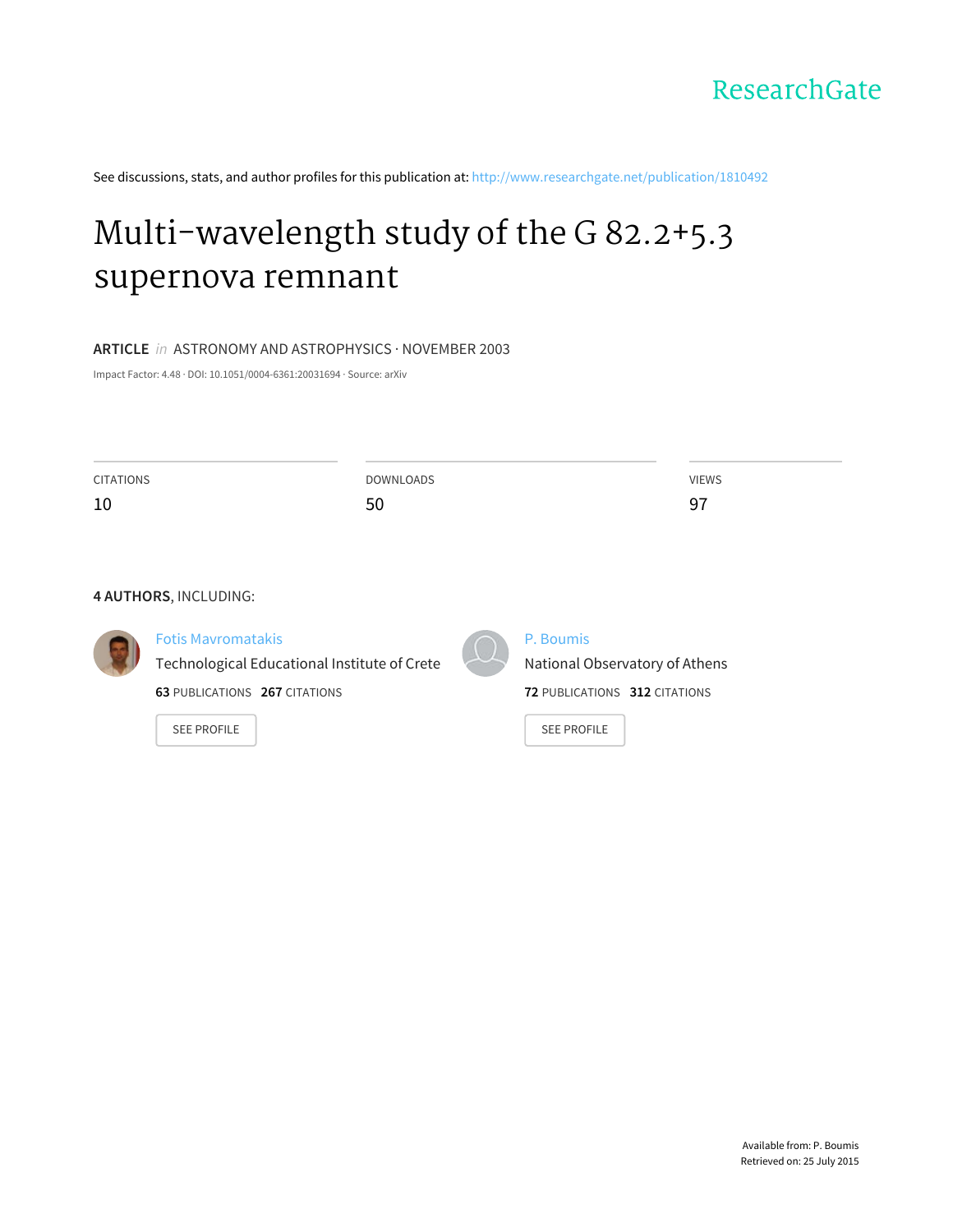## Multi-wavelength study of the G 82.2+5.3 supernova remnant

F. Mavromatakis<sup>1</sup>, B. Aschenbach<sup>2</sup>, P. Boumis<sup>1,\*</sup>, and J. Papamastorakis<sup>1,3</sup>

<sup>1</sup> University of Crete, Physics Department, P.O. Box 2208, 710 03 Heraklion, Crete, Greece<br><sup>2</sup> Max-Planck-Institut fr extraterrestrische Physik, Postfach 1312, D-85741 Garching, Germany<br><sup>3</sup> Foundation for Research and Te

Received 8 August 2003/Accepted 6 November 2003

Abstract. We present the first CCD flux–calibrated images of the supernova remnant G 82.2+5.3 in major optical emission lines. The medium ionization line of [O III]5007 Å provides the first direct evidence of optical emission originating from G 82.2+5.3. Filamentary emission is detected in the west and east areas of the remnant, roughly defining an ellipsoidal shell. The [O III] emission is rather well correlated with the radio emission suggesting their association, while typical fluxes are found in the range of  $20-30\times10^{-17}$  erg s<sup>-1</sup> cm<sup>-2</sup> arcsec<sup>-2</sup>. Deep long-slit spectra taken at specific positions of the remnant verify that the detected filamentary emission originates from shock heated gas, while the diffuse [O iii] emission in the south results from photoionization processes. The spectra further suggest shock velocities around 100 km s<sup>-1</sup> and low electron densities. The X-ray surface brightness is quite patchy, missing obvious limb brightening and is dominated by a bright bar–like emission region which is off-set from the geometric center by ∼ 9 ′ . The X-ray emission is thermal and requires two temperatures of 0.2 keV and 0.63 keV. The bright bar region shows overabundant Mg, Si and Fe, which might indicate still radiating ejecta matter. The azimuthally averaged radial surface profile is consistent with the matter density changing with distance r from the center  $\propto e^{-r/r_0}$  with a characteristic angular length of 36', or, alternatively, with an r<sup>-1/2</sup> density profile. The matter inside the remnant is quite likely structured like a porous cloudy medium. The average matter density is  $\sim 0.04 \times d_{1.6}^{-0.5}$  with  $d_{1.6}$  the distance in units of 1.6 kpc. Because of the low density and the long cooling times involved the remnant is more likely to be in the adiabatic phase, which is consistent with the densities derived for the X-ray plasma and the optical line emission, but it is not excluded that is has reached the radiating phase. This, however, would imply a lower density, greater age and much larger distance, at the edge of the upper limits obtained from  $N_H$  and  $E(B-V)$ .

Key words. ISM: general – ISM: supernova remnants – ISM: individual objects: G 82.2+5.3

## 1. Introduction

The supernova remnant G  $82.2+5.3$  (W 63) is found in the complex region of the Cygnus constellation. Radio observations at several frequency bands established the nature of the object through its non–thermal radio spectrum (Velusamy & Kundu 1974, Angerhofer et al. 1977, Wendker 1971). The remnant displays a non–circular, elliptical shape of  $\sim 70' \times 100'$  in the radio map at 11 cm. The distance to the remnant is not well determined and distances in the range of 1.3–1.9 kpc have been reported (Rosado & Gonzalez 1981 and references therein). Interference–filter photographs from Parker et al. (1979) revealed bright extended structures in  $H\alpha$  and [S II]. There is no obvious correlation between the low ionization images and the radio maps of G 82.2+5.3. Optical spectra taken from Sabbadin (1976) show the characteristic signature of emission from shock heated gas ( $[S II]/H\alpha \sim 0.5$ ). Rosado & Gonzalez (1981) estimated expansion velocities for some of the optical filaments of  $\sim$ 35 km s<sup>-1</sup> and  $\sim$ 70 km s − 1 , depending upon the size assumed for the remnant.

The X-ray and radio morphologies of the remnant are quite different. Rho & Petre (1998) proposed that it belongs to the class of mixed–morphology remnants. Indeed, the X-ray emission is neither shell-like nor plerion-like but the vast majority of the X–rays originate from areas around but not peaked on the remnant center, and there is no obvious limb brightening. The entire X-ray region is roughly bound by the radio shell. Rho & Petre (1998) analysing ROSAT data describe the entire spectrum by a thermal, single temperature spectrum with kT ∼0.2 keV subjected to interstellar absorption with a column density of  $\sim$ 4 × 10<sup>21</sup> cm<sup>-2</sup> although with large uncertainties.

Flux calibrated images in major optical emission lines were obtained and deep long–slit spectroscopy of selected

Send offprint requests to: F. Mavromatakis,e-mail: fotis@physics.uoc.gr

<sup>⋆</sup> Present address:Institute of Astronomy & Astrophysics, National Observatory of Athens, I. Metaxa & V. Pavlou, P. Penteli, 15236 Athens, Greece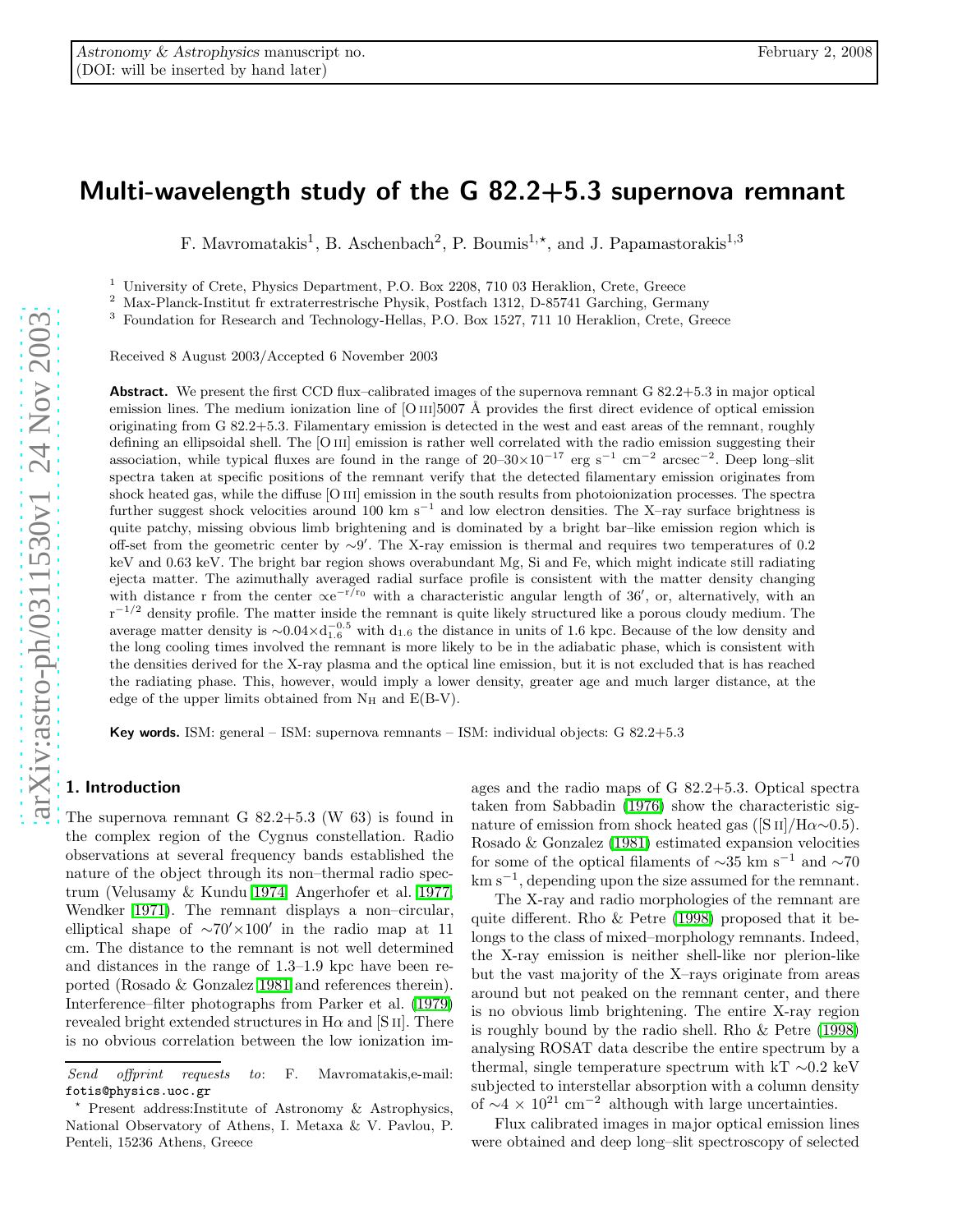Table 1. Journal of the Observations

Table 2. Spectral log

|                    |                   |                  |                   |                              | Slit centers                             |                       | Exp. times <sup>a</sup>       |
|--------------------|-------------------|------------------|-------------------|------------------------------|------------------------------------------|-----------------------|-------------------------------|
|                    | $\lambda_{\rm C}$ | $\Delta \lambda$ |                   | Exp. times <sup>a</sup>      | $\alpha$                                 |                       | (No of spectra <sup>b</sup> ) |
| Filter             | $\rm(A)$          | Ά                | Date $(UT)$       | (No of frames <sup>b</sup> ) | $20^{\rm h}21^{\rm m}39^{\rm s}.3$       | $45^{\circ}59'30''.1$ | 16500(5)                      |
| $H\alpha + [N II]$ | 6560              | 75               | $25 - 26/07/2001$ | 7200(3)                      | $20^{\rm h}20^{\rm m}04^{\rm s}.0$       | $44^{\circ}54'48''.5$ | 7200(2)                       |
| [S <sub>II</sub> ] | 6708              | 20               | 25/07/2001        | 7200(3)                      | $20^{\rm h}16^{\rm m}15^{\rm s}.6$       | $45^{\circ}51'58''.9$ | 7200(2)                       |
| [O III]            | 5005              | 28               | 26/07/2001        | 9600(4)                      | $20^{\rm h}16^{\rm m}15^{\rm s}.4$       | $45^{\circ}58'01''.4$ | 7200(2)                       |
| [O II]             | 3727              | 25               | 26/07/2001        | 7200(3)                      |                                          |                       |                               |
| Cont red           | 6096              | 134              | $25 - 26/07/2001$ | 720(8)                       | <sup>a</sup> Number of spectra obtained  |                       |                               |
| Cont blue          | 5470              | 230              | 26/07/2001        | 360(2)                       | <sup>b</sup> Total exposure times in sec |                       |                               |

<sup>a</sup> Total exposure times in sec

<sup>b</sup> Number of individual frames

areas of interest was performed for a detailed study of the optical emission in the area of G 82.2+5.3. In addition, we analyzed ROSAT All–Sky survey and re–analyzed ROSAT pointed data as well as ASCA GIS and SIS data from one pointing. Information about the observations and the data reduction is given in Sect. 2. In Sect. 3 and 4 we present the results of our imaging and spectral observations. Finally, in Sect. 5 we discuss the properties of the remnant and its environment.

## 2. Observations

## 2.1. Optical images

The current wide field observations were performed with the 0.3 m Schmidt–Cassegrain telescope at Skinakas Observatory, Crete, Greece. The complex field of G 82.2+5.3 was observed on July 25 and 26, 2001. The  $1024 \times 1024$  SITe CCD used during these imaging observations resulted in a  $89' \times 89'$  field of view and an image scale of 5′′ per pixel. A journal of the observations together with information about the filters are given in Table 1. The images presented in this work are the average of the available frames from the individual filters. The astrometric solutions for all data frames utilized the HST Guide star catalogue (Lasker et al. 1999) and all coordinates quoted in this work refer to epoch 2000. All frames were projected to a common origin on the sky.

Standard IRAF and MIDAS routines were employed for the reduction of the data. All frames were bias subtracted and flat-field corrected using a series of well exposed twilight flat–fields. The spectrophotometric standard stars HR5501, HR7596, HR7950 and HR9087 were observed in order to obtain absolute flux calibration (Hamuy et al. 1992, 1994).

## 2.2. Optical spectra

The 1.3 m Ritchey–Cretien telescope at Skinakas Observatory was used to obtain long–slit spectra on June 21, 22, and July 21, 22 2001. The data were taken with a 1300 line mm<sup>-1</sup> grating and a 800  $\times$  2000 SITe CCD covering the range of 4750 Å – 6815 Å. The slit had a width of 7. ′′7 and a length of 7′ .9 and, in all cases, was oriented in the south-north direction. The coordinates of the slit centers, the number of available spectra from each location and the total exposure time of each spectrum are given in Table 2. The spectrophotometric standard stars HR5501, HR7596, HR9087, HR718 and HR7950 were observed for the absolute calibration of the spectra of G 82.2+5.3.

## 2.3. The ROSAT and ASCA observations

The Cygnus region was scanned during the ROSAT All-sky survey in early December 1992. X-rays from G 82.2+5.3, which is located at the northern tip of the socalled Cygnus Superbubble shell (Uyaniker et al. 2001) were clearly detected and an image of the remnant and the environment could be constructed. The net observing time was ∼1200 s. The remnant under study was also observed several times with the ROSAT PSPC in pointing mode, the longest observation of which was for ∼8 ks on 26 October 1993 aiming at the center of the remnant (sequence #500286p). Additional ROSAT observations were targeted at the west of the remnant (#500219p/500219p1), the north-east (#500217p) and the south-east  $(\#500218p)$ . Apart from the pointing towards the centre only the south-east pointing provided sufficient counts to create a spectrum over the central 40 arcmin of the PSPC. We also found one observation in the ASCA archive and both the GIS and SIS data could be used for a spectral analysis.

## 3. The optical emission

## 3.1. The  $H\alpha +$  [N II] and [S II] line images

The images in  $H\alpha + [N II]$  (Fig. 1) and [SII] (Fig. 2) of the remnant look complex due to the presence of several bright and dark nebulae. The dark nebulae LDN 908 and 910 (Lynds 1962) are found in the south areas of our field, while LBN 081.88+04.79 (LBN 314; Lynds 1965) is located in the south–east and LBN 082.79+05.83 (LBN 325), LBN 083.03+05.78 (LBN326) located to the north may contribute to the emission in our field. Lynds (1965) also reports LBN 081.62+05.47 (LBN 310) as a very ex-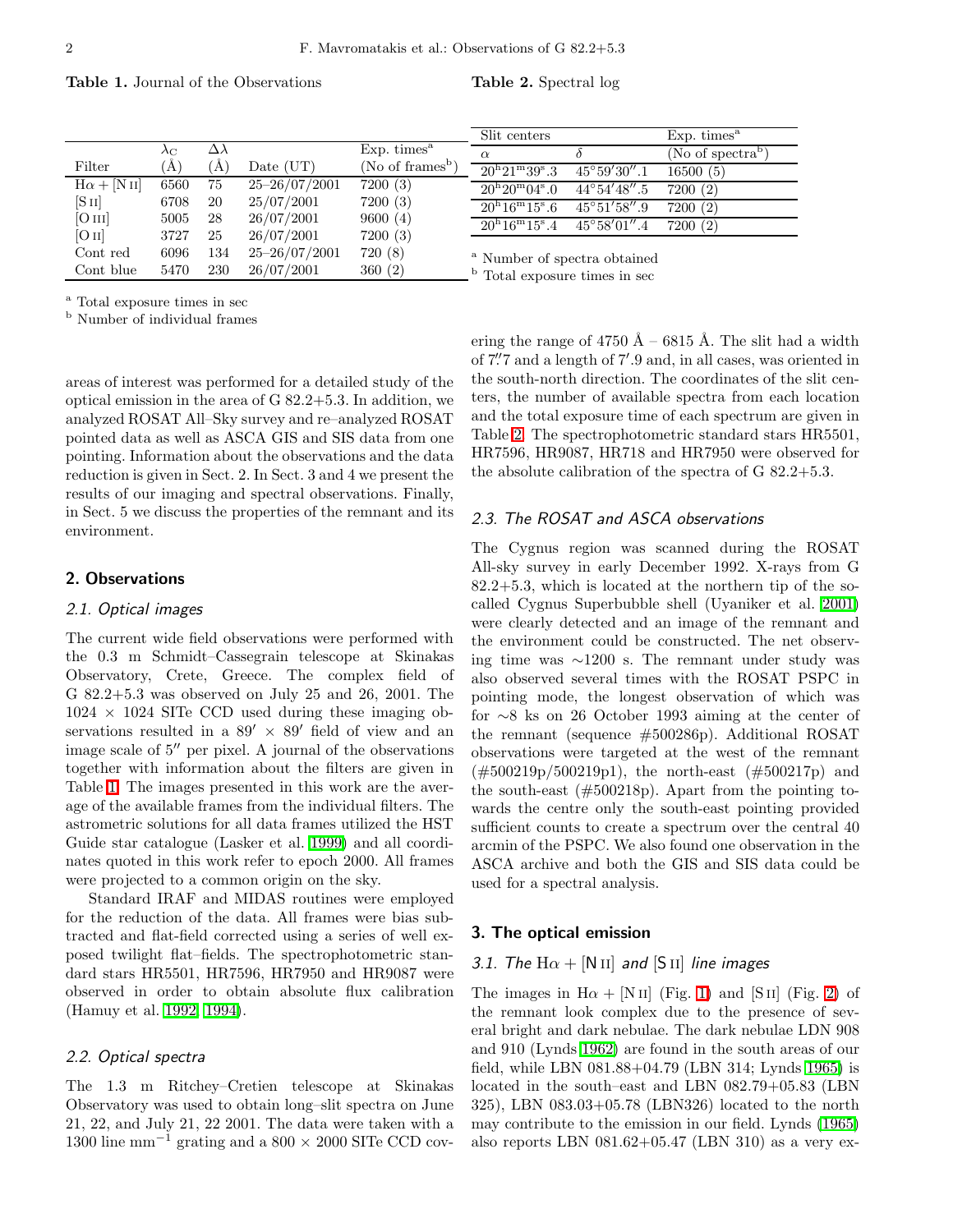

Fig. 1. The field of G 82.2+5.3 in the H $\alpha$  + [N II] filter. The image has been smoothed to suppress the residuals from the imperfect continuum subtraction. The open and the filled circles designate the positions of bright and dark nebulae, respectively, while the numbers in parentheses represent the surface of each nebula in square degrees as given by Lynds (1962, 1965). The open polygons show the positions where emission line ratios are measured (see also §3.3). The shadings run linearly from 0 to  $400 \times 10^{-17}$  erg s<sup>-1</sup> cm<sup>-2</sup> arcsec<sup>-2</sup>. The line segments seen near over–exposed stars in this figure and the next figures are due to the blooming effect.

tended H ii region which seems to overlap our field. The complexity of the environment of the remnant does not allow the direct identification of any optical emission matching the morphology of the known radio emission. However, since our images are flux calibrated they can be used to approximately determine the emission characteristics. The ratio of the low ionization images of [S ii] and  $H\alpha + [N II]$ 

shows that the bulk of the emission in the west results from photoionization, while the weak emission seen to the south of the bright star GSC 3572-2102 probably originates from shock heated gas. In this area, roughly defined along  $\alpha \simeq 20^{\rm h}22^{\rm m}30^{\rm s}$  and between  $\delta \simeq 45^{\circ}47'$  and 45°12′, we estimate a [S<sub>II</sub>]/H $\alpha$  ratio of ~0.7–0.8, while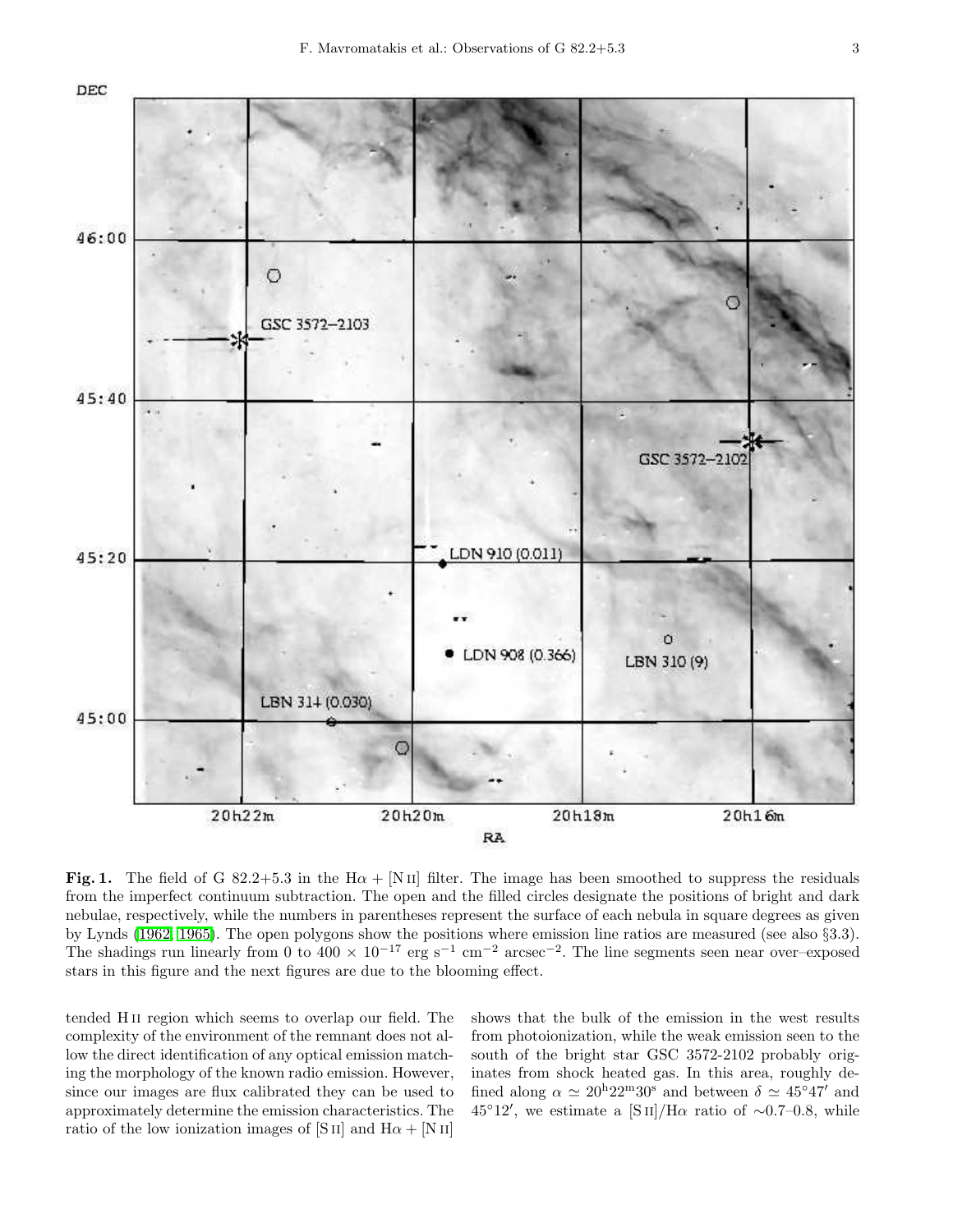

Fig. 2. The [S II] image of the area around G 82.2+5.3. The morphology in these emission lines is similar to that of the  $H\alpha + [N II]$  lines. The image has been smoothed to suppress the residuals from the imperfect continuum subtraction, while the shadings run linearly from 0 to  $60 \times 10^{-17}$  erg s<sup>-1</sup> cm<sup>-2</sup> arcsec<sup>-2</sup>.

LBN 082.79+05.83 and the bright structure in the north– west are characterized by ratios very close to ∼0.4.

## 3.2. The  $[O II]$  and  $[O III]$  images

The  $[O II]$  image of the area around G 82.2+5.3 is not shown here since its morphology is generally similar to that of the  $H\alpha + [N II]$  and  $[S II]$  low ionization images. Emission from the H<sub>II</sub> region in the [O  $\text{II}$ ]3727 Å line is somewhat suppressed but still the shape of the remnant is not clearly outlined. No immediate correlation of the optical emission with the known radio emission can be seen. In strong contrast to the low ionization images, the field of G 82.2+5.3 appears markedly different in the medium ionization line of [O III]5007 Å (Fig. 3). The overall emission is significantly attenuated and the image appears to be free of complex structures. Optical radiation possibly from LBN 082.79+05.83 and/or 083.03+05.78 is seen in the north edge of the field of view. The [O III] image reveals filamentary emission in the west and east areas as well as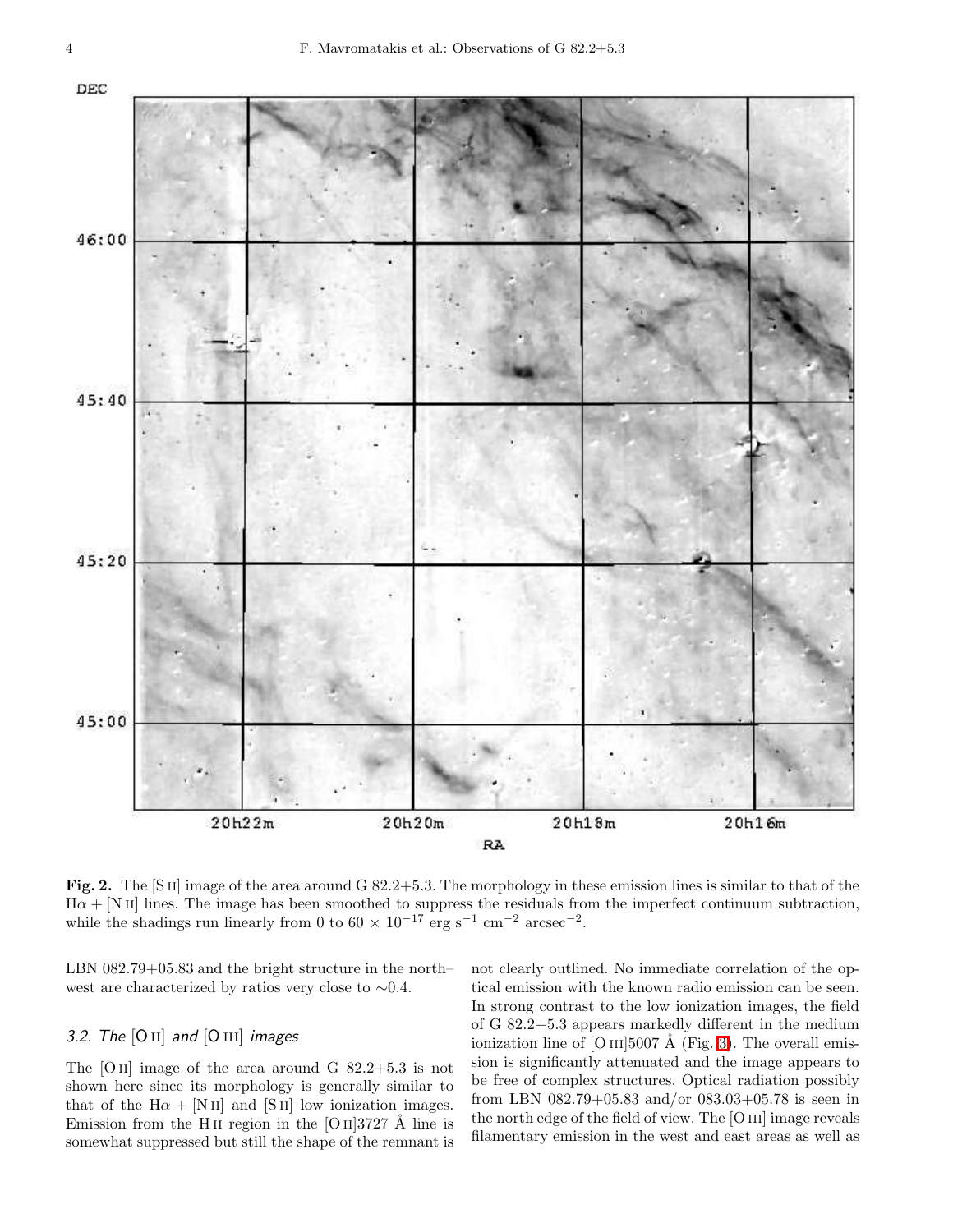Table 3. Relative line fluxes

|                                                   | I (west)                     | II $(east)$                 | III (south)                 |
|---------------------------------------------------|------------------------------|-----------------------------|-----------------------------|
| Line $(A)$                                        | $\mathrm{F}^{1,2}$           | ${\rm F}^{1,2}$             | $\mathrm{F}^{1,2}$          |
| $4861$ H $\beta$                                  | 25(19)                       | 15(10)                      | 11.4(66)                    |
| 4959 [O $\text{III}_1$ ]                          | 34(20)                       | $\overline{159}$ (104)      | 1.5(11)                     |
| 5007 [O $\text{III}_2$ ]                          | 105(57)                      | 511 (293)                   | 5.0(36)                     |
| 5872 HeI                                          |                              |                             | 3.5(37)                     |
| $\overline{6300}$ [O <sub>I</sub> ] <sub>1</sub>  |                              | $75^3$<br>(32)              |                             |
| $\overline{6364}$ [O <sub>I</sub> ] <sub>2</sub>  |                              | $22^3$<br>(13)              |                             |
| $6548$ [N II] <sub>1</sub>                        | 15(18)                       | 44<br>(44)                  | 9.7(95)                     |
| 6563 H $\alpha$                                   | 100(65)                      | (73)<br>100                 | 100(520)                    |
| 6584 [N $_{II}]_2$                                | 63 (55)                      | 141 (115)                   | 32.2(260)                   |
| 6678 He <sub>I</sub>                              |                              |                             | 1.3(17)                     |
| $\overline{67}16$ [S II] <sub>1</sub>             | 35(39)                       | 78 (73)                     | 10.8(113)                   |
| $\overline{6731}$ $\overline{S}$ II] <sub>2</sub> | $\overline{25}$ (29)         | 56 (53)                     | 7.6(82)                     |
| Absolute $H\alpha$ flux <sup>4</sup>              | 15.0                         | 4.3                         | $\overline{72}$             |
| $H\alpha/H\beta$                                  | (18)<br>4.0                  | 6.7(10)                     | 8.8(65)                     |
| $[O\,\textsc{iii}/H\beta]$                        | (18)<br>$5.6\,$              | 45(10)                      | 0.57(30)                    |
| $\rm [S\,II]/H\alpha$                             | (39)<br>$0.6\,$              | 1.34(56)                    | 0.18<br>(44)                |
| I(6716)/I(6731)                                   | (23)<br>1.40                 | 1.39(43)                    | 1.42<br>(66)                |
| $\frac{1}{c^5}$                                   | $\overline{0.38}$ [0.07]     | $1.1$ [0.1]                 | $\overline{1.41}$ [0.01]    |
| $E(B-V)$                                          | 0.25[0.05]                   | 0.73[0.07]                  | 0.94[0.01]                  |
| $n_e$                                             | $\sqrt{80}$ cm <sup>-3</sup> | $\sqrt{30 \text{ cm}^{-3}}$ | $\sqrt{30 \text{ cm}^{-3}}$ |
| $V_{\rm s}$                                       | $< 100~{\rm km~s^{-1}}$      | $> 100 \text{ km s}^{-1}$   |                             |

<sup>1</sup> Uncorrected for interstellar extinction

<sup>2</sup> Listed fluxes are a signal to noise weighted average of the individual fluxes

<sup>3</sup> Present in only one of the spectra<br><sup>4</sup> In units of  $10^{-17}$  erg s<sup>-1</sup> cm<sup>-2</sup> arcsec<sup>-2</sup>

<sup>5</sup> The logarithmic extinction is determined as c =  $1/0.331 \cdot \log((\text{H}\alpha/\text{H}\beta)_{\text{obs}}/3)$ Numbers in parentheses represent the signal to noise ratio of the quoted fluxes The  $1\sigma$  error is given in square brackets for the logarithmic extinction All fluxes normalized to  $F(H\alpha)=100$ 

Table 4. X–ray spectral fits

| Instrument        | Nн                         | kΤ                                         | EМ                                | $\chi_{\rm red}$ | dof |
|-------------------|----------------------------|--------------------------------------------|-----------------------------------|------------------|-----|
|                   | $10^{21}$ cm <sup>-2</sup> | keV                                        | $10^{-3}$ cm <sup>-5</sup>        |                  |     |
| GIS/SIS           | -0.5                       | $-0.05$<br>$0.63\,$<br>$-0.04$             | -0.20<br>$1.50^{+0.28}_{-0.20}$   | 0.99             | 198 |
| PSPC <sup>1</sup> | $0.8^{+6.4}_{-6.5}$<br>0.6 | $0.67^{+0.10}_{-0.47}$<br>$-0.47$<br>+0.06 | $0.57^{+0.30}_{-0.30}$<br>$-9.30$ | 0.74             | 22  |
| PSPC <sup>2</sup> |                            | $^{+0.04}$                                 | 4.70<br>$-2.1$                    | 0.79             | 48  |

1 : one temperature vmekal model

<sup>2</sup>: two temperature vmekal model; values of low temperature component listed, values of high temperature component restricted to GIS/SIS fit range.

diffuse emission. Bright filaments are detected along  $\alpha \simeq$  $20^{\mathrm{h}}16^{\mathrm{m}}$  and  $20^{\mathrm{h}}22^{\mathrm{m}}$  and around  $\delta \simeq 45^{\circ}40^{\prime}$ . These two filamentary structures define rather well the opposite sides of an ellipsoidal shell which is in agreement with the morphology of the radio emission. In fact the correlation of the [O III] emission in the east with the radio emission observed at 326 MHz and 4850 MHz (Fig. 4) suggests its association to G 82.2+5.3. Fainter structures are also detected in the south and inner regions of the field. Faint

emission from a region shaped as an arc is detected to the east of GSC 3572-2102, roughly along  $\alpha \simeq 20^{\mathrm{h}} 22^{\mathrm{m}} 40^{\mathrm{s}}$ , from  $\delta \simeq 45°30'$  to 46°30'. This faint filamentary structure is not continuous but gaps in intensity are detected along its extent. This may indicate the presence of inhomogeneities in the interstellar "clouds" resulting in strong variations of the shock velocity. It is known that the shock velocity greatly influences the [O III] flux  $(Cox \& Raymond)$ 1985). The typical projected angular width of the [O iii]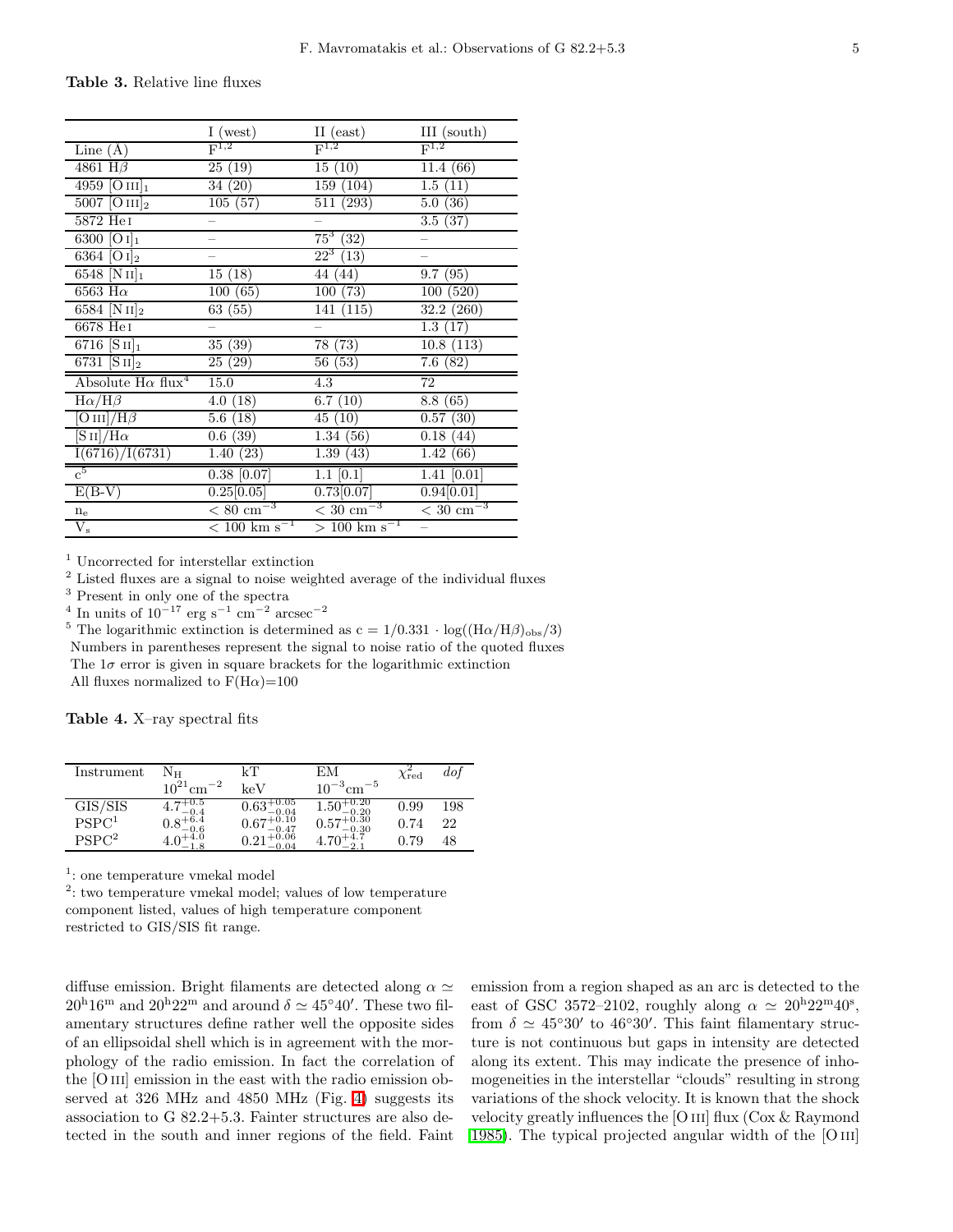filaments is  $\sim 30''$ , equivalent to 0.2 pc at an assumed average distance of 1.6 kpc (see §1).

## 3.3. The long–slit spectra from G 82.2+5.3

The deep low resolution spectra were taken in the vicinity of the bright stars GSC 3572–2102 and GSC 3572-2103, as well as in the south in an area where strong radio emission overlaps with strong  $H\alpha + [N II]$  and diffuse [O III] emission (Fig. 1). The optical spectra from areas I and II (Fig. 3) indicate emission from shock heated gas ( $[S II]/H\alpha$ > 0.4), while that from area III seems to originate from photoionized gas (Table 3). This is because we cannot exclude the possibility that the spectrum from area III may be contaminated by emission from a nearby H ii region, thus causing the low  $\text{[S II]/H}\alpha$  ratio of 0.18.

Due to the presence of strong H<sub>II</sub> emission around area I, we report the procedure followed with the spectral analysis. The first set of spectra were taken with the slit crossing the [O III] filament. However, the area along the slit and in the north of the [O iii] filament contained very strong H ii emission. In order to take into account the diffuse emission present in the field, the second set of spectra were taken with the slit shifted to the north by 6′ . In this way the area around  $\delta \simeq 46^{\circ}00'$ , containing relatively weak H<sub>II</sub> emission, was within the slit and was used as background. It is clear that the spectral results from area I should be used under the assumption of constant background intensity. The low [O III]/H $\beta$  ratio of ∼6 implies a shock speed  $\sim$ 100 km s<sup>-1</sup> or less, while the sulfur line ratio suggests a pre–shock cloud density of a few atoms per cm<sup>3</sup> (e.g. Raymond et al. 1988, Osterbrock 1989). The spectrum from area II suggests electron densities below  $\sim 80 \text{ cm}^{-3}$ , while the strong sulfur line emission may suggest a largely neutral pre–shock medium. In addition, this spectrum displays very strong [O III] emission relative to  $H\beta$ , a characteristic of shocks with incomplete recombination zones (Raymond et al. 1988). This high [O  $\text{III}/\text{H}\beta$ ratio of ∼45 further suggests shock velocities greater than  $\sim$ 100 km s<sup>-1</sup>.

The  $H\alpha/H\beta$  ratio of 4.0 ( $\pm$ 0.2) from area I results in a logarithmic extinction of 0.38 ( $\pm$ 0.07) or an E(B–V) of  $0.25 \ (\pm 0.05)$ , while in area II the logarithmic extinction of 1.1 ( $\pm$ 0.1) is equivalent to an E(B–V) of 0.73 ( $\pm$ 0.07). The logarithmic extinction is calculated through the relation  $c = 1/0.331 \cdot \log((H\alpha/H\beta)_{obs}/3)$  and uses the interstellar extinction curve of Kaler (1976) as implemented in the nebular package (Shaw and Dufour 1995) within the IRAF software. The E(B–V) is calculated with the aid of the relation  $E(B-V) = 0.664 \cdot c$  (Kaler 1976, Aller 1984). We note that the signal to noise ratios quoted in Table 3 do not include calibration errors which are ∼7%.

## 4. X–ray emission from G 82.2+5.3

The field of G 82.2+5.3 was observed by ROSAT in pointed mode on October 26, 1993 (ROR 500286p) for 8 ks. The image of this observation is shown in Fig. 5. On purpose we show just the count/pixel image and did not correct for exposure, to illustrate where the remnant is highly underexposed due to the artifacts of the PSPC, clearly seen as a dark bar running from the lower left to the upper right of the image and other ribs, as well as a dark ring 40 arcmin wide around the center. Since the image is not exposure corrected the intensity close to the edge is brighter by a factor of about two than the brightness in the image indicates. The brightness appears quite clumpy and is dominated by a relatively bright bar offset from the geometric centre to the north by about 9 arcmin. The bar measures about 24 arcmin in the northsouth direction and about 18 arcmin along the east-west direction. In Fig. 5 the PSPC image is shown along with contours of the radio emission at 326 MHz, which best define the elliptical shape of G 82.2+5.3. It is also evident from this figure that the X–ray emission from the remnant does not fill the PSPC field of view, which is supported by the all-sky image on an even wider scale. Thus it is possible to determine the background from the same observation. Checks with the background taken from the adjacent pointings have been made and the source spectrum does not change. G 82.2+5.3 was also observed by the ASCA satellite on June 12, 1997. The ASCA X–ray telescope was pointed to the central area of G 82.2+5.3 for a total of 82 ks. Given the smaller field of view of the GIS and SIS detectors compared to the ROSAT PSPC, this data can only be used for spectral analysis (see §4.2).

## 4.1. Image analysis

The first and so far only results of an analysis of the ROSAT data of G 82.2+5.3 were reported by Rho & Petre (1998), but no images were shown. The X–ray image looks like an SNR broken into pieces resulting into a patchy appearance. The central bar is the brightest component of the remnant and has led Rho & Petre (1998) to put G 82.2+5.3 in the class of mixed-morphology remnants. First, we have searched the remnant for point sources. The ROSAT source detection algorithm reveals the existence of 31 point sources with a likelihood  $>$  10 or 4.1  $\sigma$ across the face of the remnant. Within a circle of 40′ diameter centered on the apparent SNR centre 17 point–like sources are found out of which four sources do not have optical counterparts down to  $m_B < 22$ , with separations from known optical sources of  $>10''$ . The source existence significance of 4.1  $\sigma$  corresponds to a source count rate of 0.01 counts  $s^{-1}$  which corrected for an absorption column density of  $N_H = 4.7 \times 10^{21}$  cm<sup>-2</sup> (§4.2) corresponds to an unabsorbed (0.2 – 2.4 keV) energy flux of  $\sim 2 \times 10^{-13}$  erg cm<sup>-2</sup> s<sup>-1</sup> for a blackbody source spectrum of  $kT_{bb} = 100$ eV. Of course, with a detection significance of 4.1  $\sigma$  it can not be excluded that these point-like sources are actually statistical fluctuations above the diffuse remnant emission.

Although the surface brightness is quite low, we can integrate over the azimuth and construct its radial profile including every PSPC count independent of energy.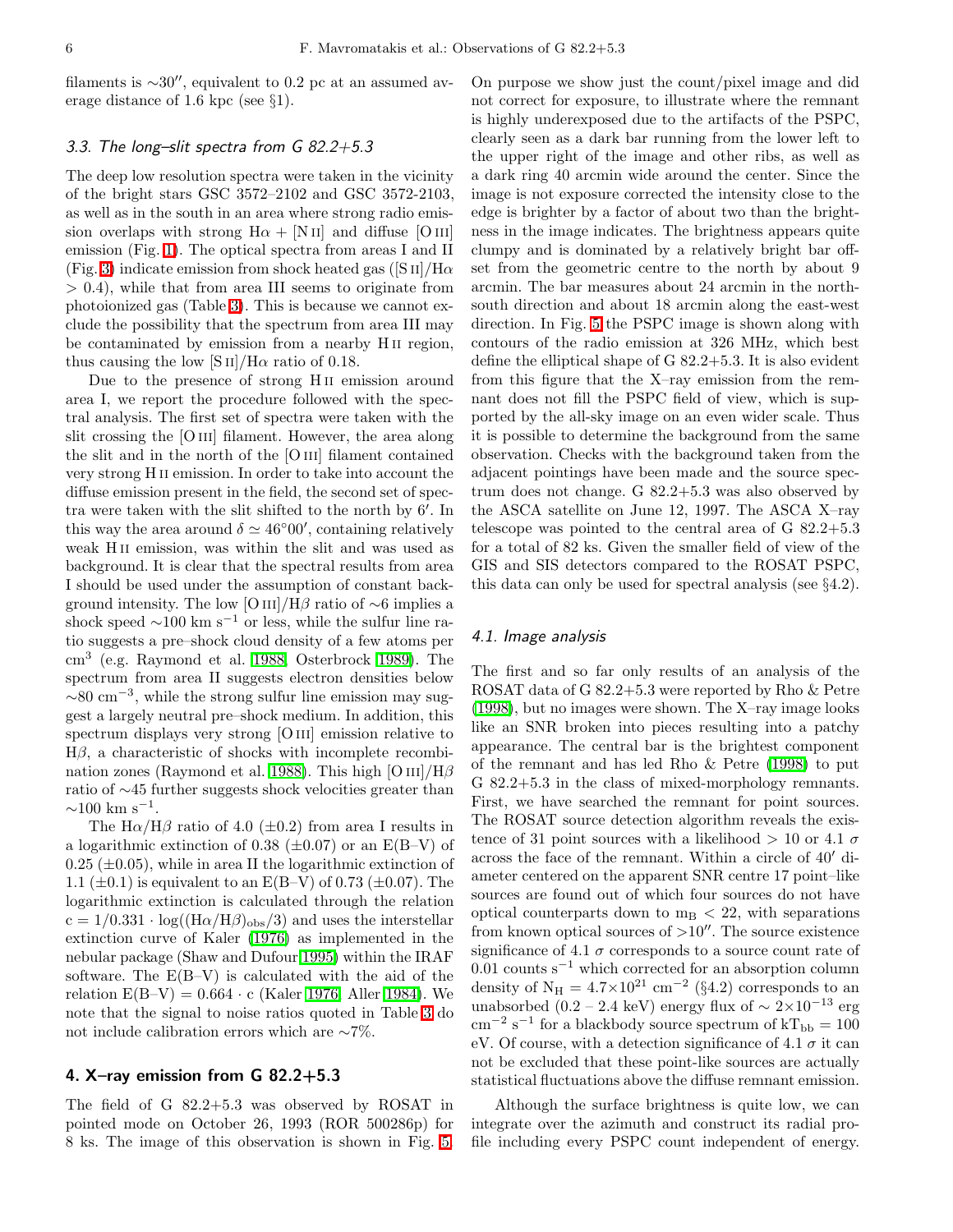

Fig. 3. The medium ionization line of [O III]5007 Å provides the sharpest view of G 82.2+5.3 (left). The image has been smoothed to suppress the residuals from the imperfect continuum subtraction and the shadings run linearly from 0 to 30  $\times$  10<sup>-17</sup> erg s<sup>-1</sup> cm<sup>-2</sup> arcsec<sup>-2</sup>. The long rectangles indicate the projected positions of the slits on the sky and the numbers designate the areas discussed in the text. The right figure shows single long–slit spectra from areas II and III.



Fig. 4. The correlation between the [O III] emission and the radio emission at 326 MHz (left) and 4850 MHz (right) is shown in this figure. The 326 MHz radio contours (Rengelink et al. 1997) scale linearly from 0.01 Jy/beam to 0.09 Jy/beam, while the 4850 MHz contours scale from 5 10<sup>−</sup><sup>4</sup> Jy/beam to 0.2 Jy/beam (Condon et al. 1994). The optical and radio data are rather well correlated in the east areas of the remnant. The radio emission in the west seems to be weeker and mainly related to the H<sub>II</sub> region.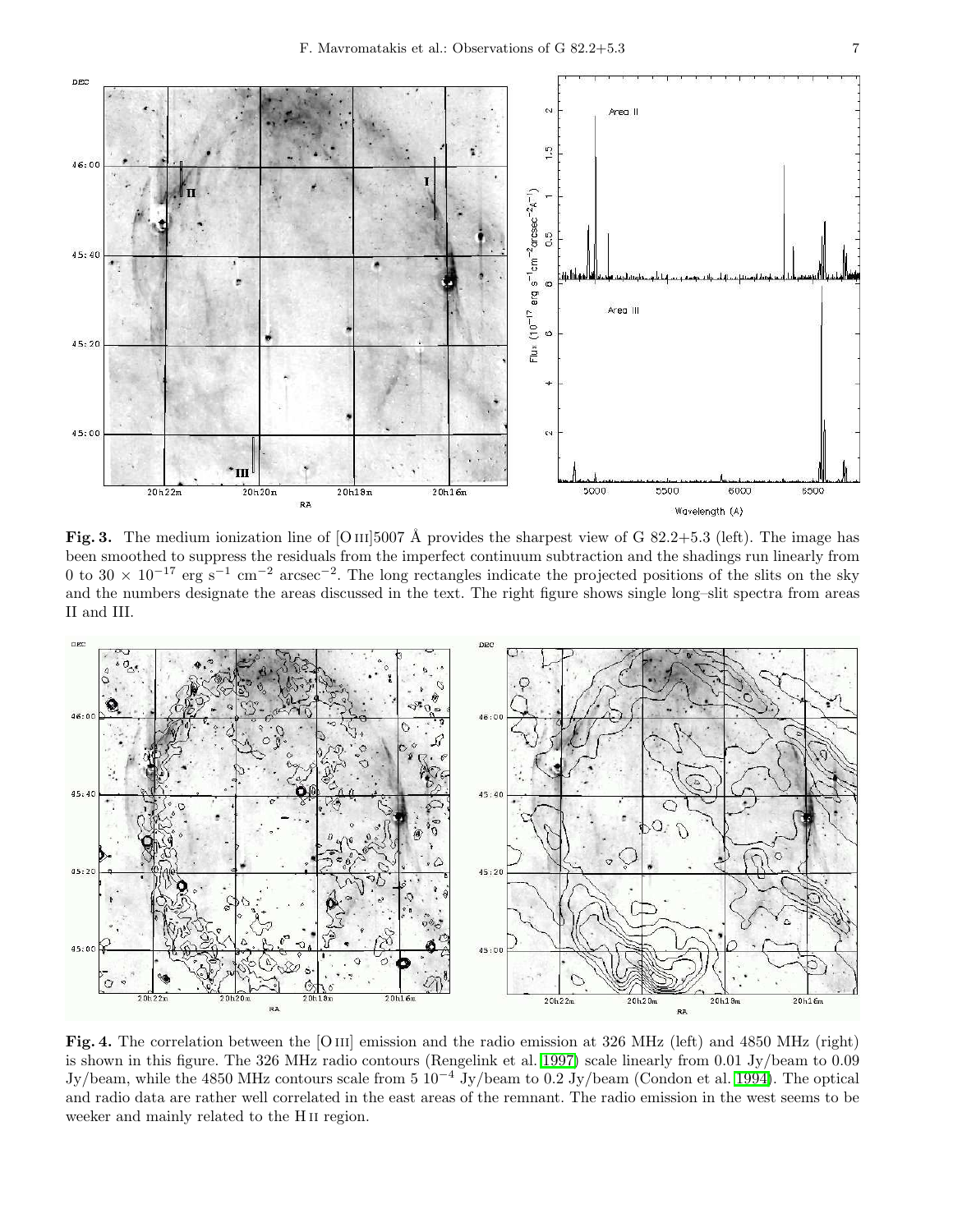Background was subtracted, the profile was corrected for vignetting and the integration was done over  $360^o$  rather than just  $40^{\circ}$  which was used by Rho & Petre (1998). Furthermore we centered the profile on the apparent geometric centre ( $\alpha \simeq 20^{\mathrm{h}} 19^{\mathrm{m}} 07^{\mathrm{s}}$ ,  $\delta \simeq 45^{\circ} 31' 12''$ ) of the remnant rather than on the brightest patch (c.f. 5). It turns out that the density profile can be well described by an exponential law ( $\propto e^{-r/r_0}$ ) with a characteristic angular length of  $36'(\pm 3')$  up to a distance of  $45'.5$  ( $\pm 1'.5$ ). At larger distances the density can be described by the same exponential law but enhanced by a factor of  $1.4^{+0.6}_{-0.2}$ , which might be interpreted as an indication of limb brightening. The brightness profile is also consistent with a density power law, such that the density scales inversely with the square root of the distance from the center. The actual data allow us to trace the density profile out to an angular distance of ∼50′ , which we assume to be the radius of the remnant (Fig. 6). In summary, the average matter density drops by just about a factor of four from the center to the edge. Of course, the radial brightness change could also partially be produced by a radially changing filling factor. The patchiness of the surface brightness distribution is then a matter of local density variations and volume filling factors. This result is quite in contrast to the result of Rho & Petre 1998, who, however, have chosen a fairly small sector of the remnant  $(1/9)$  of the whole perimeter) and probably have centered the profile on the brightest spot.

## 4.2. Spectral analysis

In order to study in as much detail as possible the spectral properties of G 82.2+5.3, we analyzed archival ASCA data and the ROSAT data. Due to the low surface brightness of the object, both the ASCA and ROSAT PSPC data are characterized by low signal to noise, not allowing a spatially resolved spectral analysis. Thus the analysis of the GIS data was restricted to the brightest region within a circle centered on  $\alpha \simeq 20^{\mathrm{h}} 19^{\mathrm{m}} 14^{\mathrm{s}}$ ,  $\delta \simeq 45^{\circ} 47' 00''$  and 7'.4 radius. However, the center of the ASCA SIS detectors is offset by ∼6 ′ with respect to the center of the GIS detectors. Since the SIS data partially overlap the GIS data, counts from a  $3' \times 3'$  square area were extracted from the former detectors.

A non–thermal component is immediately ruled out by the ASCA data since a power–law fit is not acceptable (reduced  $\chi^2$ =1.74 for 197 degrees of freedom). A mekal model fitted simultaneously to the GIS/SIS data with non–cosmic abundances results in a reduced  $\chi^2$  of 1.15 for 196 degrees of freedom  $(dof)$ , which is formally acceptable. However, the presence of a systematic trend in the residuals in the 0.9 to 1.9 keV range suggests its rejection, while including a power–law component does not lead to an improved fit. The GIS/SIS data were also fitted with a vmekal model and a reduced  $\chi^2$  of 0.99 for 198 dof (Fig. 7) was obtained. The best fit parameters of this model are given in Table 4. Adding a second component

(power–law) does not substantially improve the fit. The vmekal fits also constrain the abundance of  $O(1\pm 1)$ , Ne  $(0.1^{+0.7}_{-0.1})$ , Mg  $(2.8^{+1.3}_{-0.7})$ , Si  $(4.0^{+1.2}_{-1.2})$  and Fe  $(3.5^{+2.2}_{-0.8})$ ; numbers in parentheses are abundances relative to solar values with  $1\sigma$  errors, which shows that Mg, Si and Fe definitely differ from solar values. The Si line is very clearly seen in both the GIS and SIS spectra (c.f. fig. 7) at around 1.8 keV. This is interesting because it might mean that the bright patch, i.e. the near center component, is dominated by ejecta matter rather than circumstellar or interstellar matter. For the ROSAT analysis we used the same field and the same abundances with a one temperature vmekal spectrum. Fig. 8 shows the error contours relating the temperature kT and the interstellar absorption column density  $N_{H}$ . As the contour lines show there is basically no overlap between the ASCA and the ROSAT fits, except at the  $4\sigma$  level (99.99% probability) for each of the two instruments. Clearly a one temperature model does not represent the spectrum. Obviously a component with a temperature too low to be observed by ASCA - we have restricted the ASCA analysis to energies > 0.8 keV - has to be added which on the other hand is dominating the ROSAT spectrum, or vice versa. So we fitted the PSPC spectrum with a two component vmekal model, restricting the values of the high temperature, the associated emission measure as well as  $N_H$  to the range of  $\pm 1\sigma$  around the best fit found in the ASCA data modeling. The best fit values for the low temperature component are given in Table 4 as well. In summary the high temperature is found to be around 0.6 keV and the low temperature around 0.2 keV. The emission measure of the low temperature component is about three times that of the high temperature component. Both the  $N_H$  and the value of the low temperature are consistent with the results of Rho & Petre 1998 but the existence of a high temperature component, already indicated by a deeper analysis of the PSPC spectrum, is very clearly demonstrated by adding the ASCA data to the analysis.

The emission measures of both components allow us to estimate the corresponding densities of the X–ray emitting gas. It is found that, for a distance of 1.6 kpc, the average hydrogen number density of the harder component is  $\sim 0.03$  cm<sup>-3</sup>, while that of the softer component is  $\sim 0.05$ cm<sup>−</sup><sup>3</sup> and both scale inversely with the square root of the distance to the remnant. These numbers adopt an emission volume of  $\pi$  (7.4 arcmin)<sup>2</sup> 100 arcmin, so that the hydrogen number density in cm<sup>-3</sup> is  $n_H = 0.657 \times \sqrt{\text{(EM/d_{1.6})}},$ with EM the emission measure (c.f. Table 4). We note here that a change by a factor of 4 in distance would alter the densities by only a factor of 2. It is clear that the X–ray gas is quite thin and that the remnant expands in an even thinner medium, if we consider the matter inside as being compressed by shocks.

As mentioned above another pointing on G 82.2+5.3 with spectrally useful data has been performed. The spectral analysis of the PSPC pointing centered on the south– east of the remnant shows that the spectrum is fully consistent with that of the central part, and no significant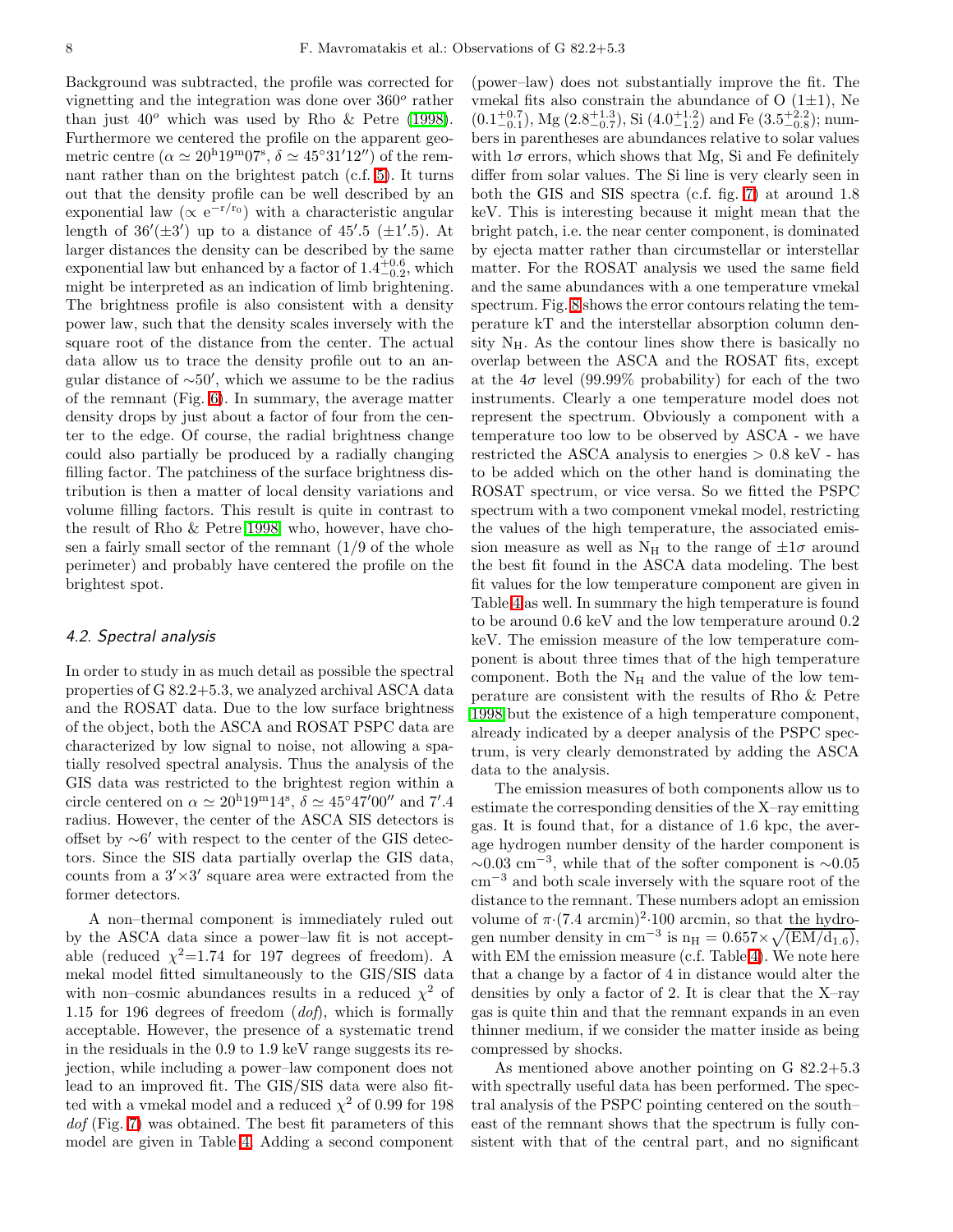differences can be established. In fact the fit with a one temperature vmekal model produces the same parameter values within  $1\sigma$  error bars. The existence of a high temperature component cannot unambiguously be demonstrated, it might be present or might be missing. ASCA data on the field are not available.

## 5. Discussion

The supernova remnant G 82.2+5.3 is found in a complex area in the Cygnus constellation where strong H ii emission dominates the red part of the optical spectra. Most of the radio emission is detected in a shell which basically defines the boundaries of the remnant. However, a deficiency of radio emission at the west part of the remnant is present, at least in certain radio frequencies as well as in the X–rays. In this work we present the first flux calibrated CCD images of G 82.2+5.3 in the emission lines of  $H\alpha + [N II], [S II], [O II],$  and  $[O III].$  In addition, results from a detailed imaging and spectral analysis of the available ROSAT and ASCA pointed observations are presented.

The low ionization images are dominated by the bright H<sub>II</sub> region in the field, not allowing the identification of optical emission as emission from the remnant based only on morphological arguments. It is the ratio of the [S ii] to  $H\alpha + [N II]$  images which provides some evidence on the nature of the emission in this field. We have also detected two filamentary structures, unknown up to now, in the medium ionization line of [O III] in the west and the east parts of the field observed. The two filaments are found at almost opposite sides and display an appreciable degree of curvature. The eastern filament is very well correlated with the radio emission at 326 and 4850 MHz (Fig. 4), while weak radio emission at the location of the western filament is only seen in the 11 cm maps (Velusamy & Kundu 1974, Wendker 1971). The strong differences between the low and medium ionization lines suggest that significant inhomogeneities and density variations in the pre–shock medium are present. The H $\alpha$ , [N II] and [S II] lines being produced in cooler areas behind the shock front are more sensitive to inhomogeneities and density variations than the [O III] line which is produced closer to the shock front (e.g. Hester 1987). The presence of [O iii] emission at only certain areas of a remnant seems to be a common characteristic of several remnants like CTB 1 (Fesen et al. 1997) and G 17.4-2.3 (Boumis et al. 2002).

The optical spectrum obtained from area I is a typical spectrum from a complete shock structure suggesting a column density behind the shock front of  $\sim 10^{18.5}$ cm<sup>−</sup><sup>2</sup> (e.g. Cox & Raymond 1985, Raymond et al. 1988). However, the large  $\text{[O\,\textsc{iii}]/H}\beta$  ratio in area II can only be explained by an incomplete shock structure where the shock is traveling with a speed greater than 100 km s<sup>-1</sup> in an interstellar cloud of medium density like in area I. The swept–up column density is estimated around  $10^{18}$  cm<sup>-2</sup> (Raymond et al. 1988). The large sulfur line ratios measured in the long–slit spectra are indicative of low electron densities which in turn imply low pre–shock cloud densi-

ties (Fesen & Kirshner 1980). This is in agreement with the cloud density estimates based on the relative line intensities of the optical spectra and the modeling of Raymond et al. (1988). Currently, the long–slit spectra from area III suggest emission from a photoionized nebula. However, the complex environment of G 82.2+5.3 does not permit an unambiguous determination of the nature of the optical emission in this area and radio observations at different frequencies are required to resolve this issue.

In an effort to estimate the column density towards G 82.2+5.3, based on the optical data, we use the statistical relation of

$$
N_{\rm H} = 5.4 \ (\pm 0.1) \cdot 10^{21} \ E(B - V) \ \rm cm^{-2}, \tag{1}
$$

given by Predehl and Schmitt (1995). The estimated neutral hydrogen column density given the observed values of E(B-V) is then in the range of  $1-4 \times 10^{21}$  cm<sup>-2</sup>, although larger column densities cannot be excluded given the uncertainties in the optical extinction. Furthermore the locations which are accessible for  $N_H$  and  $E(B-V)$  are different. We formally know  $N_H$  only for the central part of the remnant. Nevertheless, the agreement with the absorbing column density derived from the X-ray spectrum  $(4.7\times 10^{21} \text{ cm}^{-2})$  is not too bad. The full range of X-ray absorption of  $2.2 - 5.0 \times 10^{21}$  cm<sup>-2</sup> corresponds to 0.4 <  $E(B-V)$  < 0.9. The  $E(B-V)$  color excess in the south is 0.94 and would formally place area III at a larger distance than G 82.2+5.3. However, the low counting statistics from area II and the complex environment do not allow to draw secure conclusions on the relative distance between the remnant and the emission in the south (area III). Additionally, the upper limit on the X–ray absorption does not exclude such a large value of E(B–V) and a correspondingly large distance.

The X–ray emission consists of a patchy disk slightly elongated in the south–north direction, dominated by a bar-like emission close but clearly off-set from the geometric center. The remnant is not obviously limb brightened but a weak shell of emission might be present in the eastern hemisphere. Given the available imaging and spectral X–ray data, we proceed to derive some fundamental parameters of G 82.2+5.3 starting with the Sedov relation. In this framework the remnant is considered to be in the adiabatic phase and estimates for the distance d, linear diameter D, age  $\tau$ , luminosity  $L_x$ , shock velocity  $v_s$ , pre-shock matter number density  $n_0$  and the amount of swept-up matter  $M_{su}$  can be derived from the angular diameter, the emission measures and the spectral temperatures (e.g. Pfeffermann et al. 1991). It is interesting to note that a reasonable solution of the Sedov relation cannot be obtained adopting the temperature of the soft component (0.2 keV; see §4.2) as the temperature at the primary shock front. However, the temperature of the hard component (∼0.6 keV), equivalent to a shock velocity of  $\sim$ 720 km s<sup>-1</sup>, does provide a viable solution of the Sedov relation. Assuming a distance of 1.6 kpc, the explosion energy would be  $0.17 \cdot 10^{51}$  erg, the age would be 13500 yr, the ISM density would be  $0.012 \text{ cm}^{-3}$ , and the swept up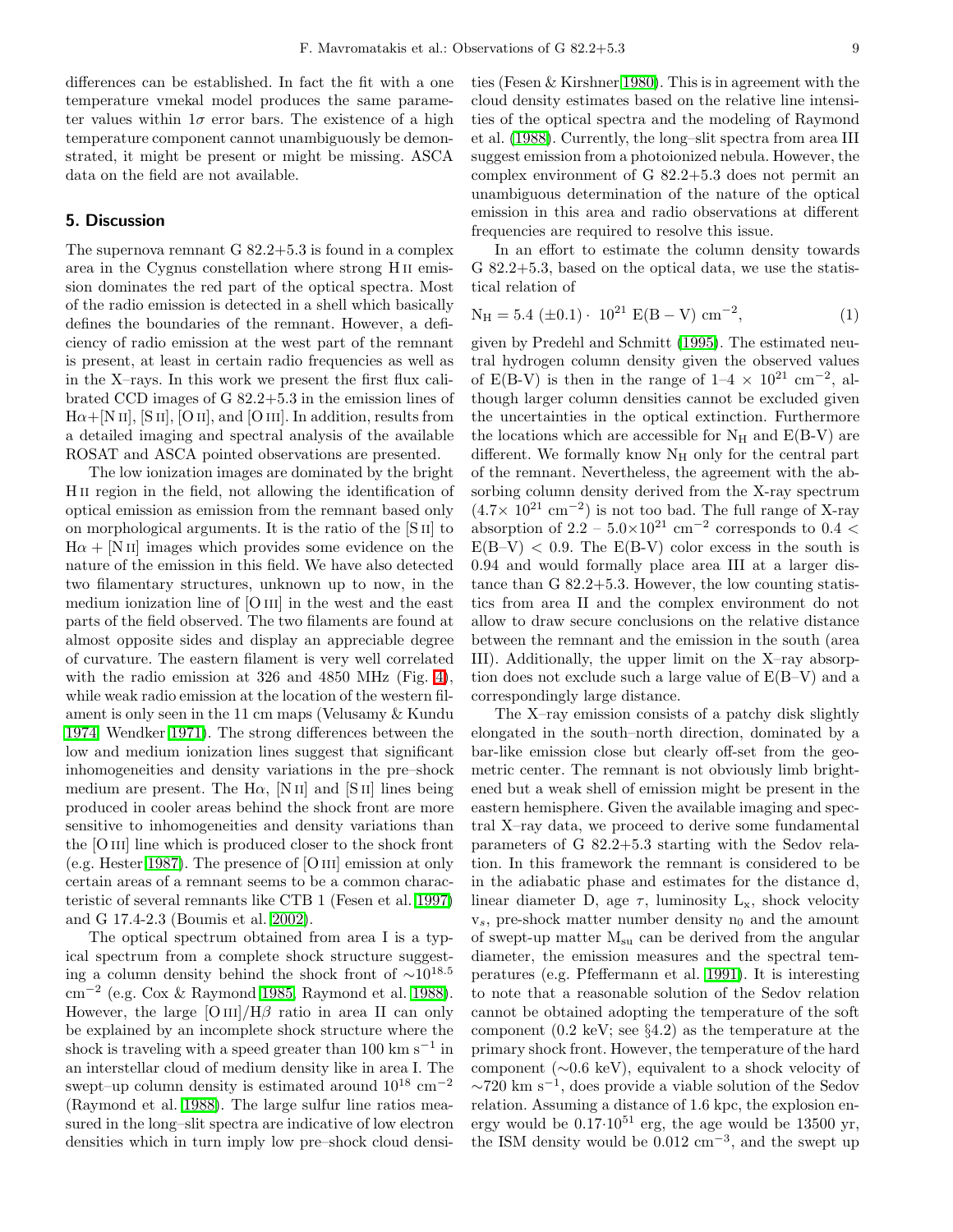

Fig. 5. The raw soft X–ray emission detected in the 8 ks ROSAT pointed observation is shown in this figure. The brightness scales linearly from 2 to 24 counts/pixel and the image has been smoothed with a Gaussian filter with  $\sigma=8'$ . The radio contours at 326 MHz scale also also linearly from 0.015 to 0.09 Jy/beam (Rengelink et al. 1997).

mass would be  $24M_{\odot}$ . If, on the other hand, we adopt the nominal value of the explosion energy  $(1.10^{51} \text{ erg})$ , then the age would become 26700 yr, the current radius would be 50.4 pc, the ambient density would be 0.009 cm<sup>−</sup><sup>3</sup> , the swept up mass would be  $144 M<sub>©</sub>$ , and the remnant should be ∼3.3 kpc away from us.

The assumption of pressure equilibrium between the interstellar clouds and the hot gas can provide an independent estimate of the pre–shock cloud density. For a shock velocity of  $\sim$ 100 km s<sup>-1</sup> into the clouds and an ambient density of  $0.012 \text{ cm}^{-3}$ , a pre–shock cloud density

around  $1 \text{ cm}^{-3}$  is estimated, which is compatible with the estimates based on the long–slit optical spectra (see §3.3).

With the above data, we can discuss the evolutionary status of the remnant in some more detail. Using the calculations of Cox et al. (1999) and Cioffi et al. (1988), it is found that the cooling times exceed  $1.3 \cdot 10^5$  yr, i.e. a factor of 10 longer than the age estimated above. Furthermore, with a radius of 50 arcmin at a distance of 1.6 kpc the mean expansion velocity of the remnant over that very long age is just  $185 \text{ km s}^{-1}$ , and with such a low expansion velocity one might wonder about the X-ray emission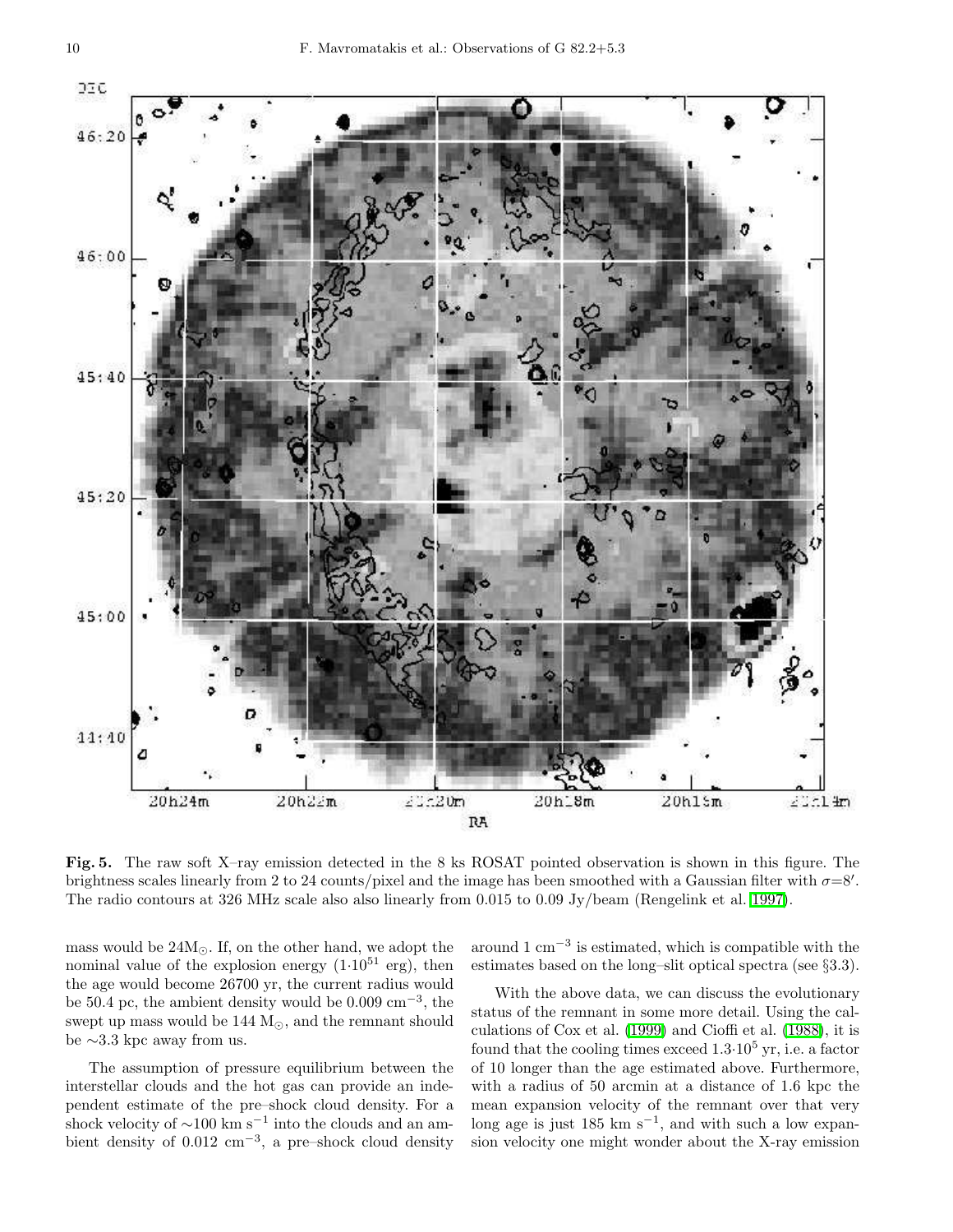

Fig. 6. The brightness profile (crosses) of G 82.2+5.3 derived from the ROSAT data is shown in this figure. The open squares mark the exponential best fit with some limb brightening, while the open triangles mark the power–law best fit. The reader is referred to §4.1 for more details.

which has a temperature of at least 0.2 keV. Alternatively, the remnant might be at a greater distance, say by a factor of two to three, which might fit the X-ray temperature but it is at the edge of the distance estimates via  $N_{\rm H}$  and E(B-V). Furthermore the measurement of overabundant Si, which indicates that ejecta matter at fairly high temperatures still exists, does probably not favour a very old remnant. Of course it is not excluded that G 82.2+5.3 has reached the radiative phase, despite the very low ambient density, which we stress is a direct result of the X-ray measurements and is independent of any assumption about the actual evolutionary status of the remnant. In addition, we have examined HI data from the Canadian Galactic Plane survey (CGPS – Taylor et al. 2003). Unfortunately, due to its high galactic latitude of ∼5 ◦ only emission from the eastern areas of the remnant was recorded in this survey. So, at least for this part of the remnant, we were not able to identify any features that would point to an HI shell.

The low ambient density may result from the interaction of the stellar wind of the progenitor star with its environment since a typical wind blown bubble is characterized by a radius of  $\sim$ 30 pc, a density of  $\sim$  0.01 cm<sup>-3</sup> and a hot interior (e.g. Castor et al. 1975, Weaver et al. 1977).

The low surface X–ray brightness of the annulus around G 82.2+5.3, if associated with it, would support the suggestion of the wind blown bubble in which the progenitor star of G 82.2+5.3 exploded and its remnant is expanding.

The ASCA spectra of G 82.2+5.3 show that the central X–ray emission is of thermal origin, while the ROSAT images show a azimuthally averaged brightness profile which is consistent with a slow exponential decrease of the matter density by a factor of about four from the center to the edge. In principle, the evaporating cloud model proposed by White and Long (1991) or the model of Maciejewski et al. (1999), where a remnant evolves in a stratified medium, can be of relevance to W 63. This model could probably explain the patchiness and the cloudy structure. Furthermore, heat conduction may apply in order to smooth the temperature distribution in the interior of the remnant and make it look isothermal (e.g. Chevalier 1999). However, with the currently available data we cannot claim the existence of such mechanisms.

At last, there is an interesting aspect which comes to mind after the analysis of the ROSAT PSPC spectra. There may be the possibility that the X-ray emitting gas we see is just a minor fraction of the total matter in-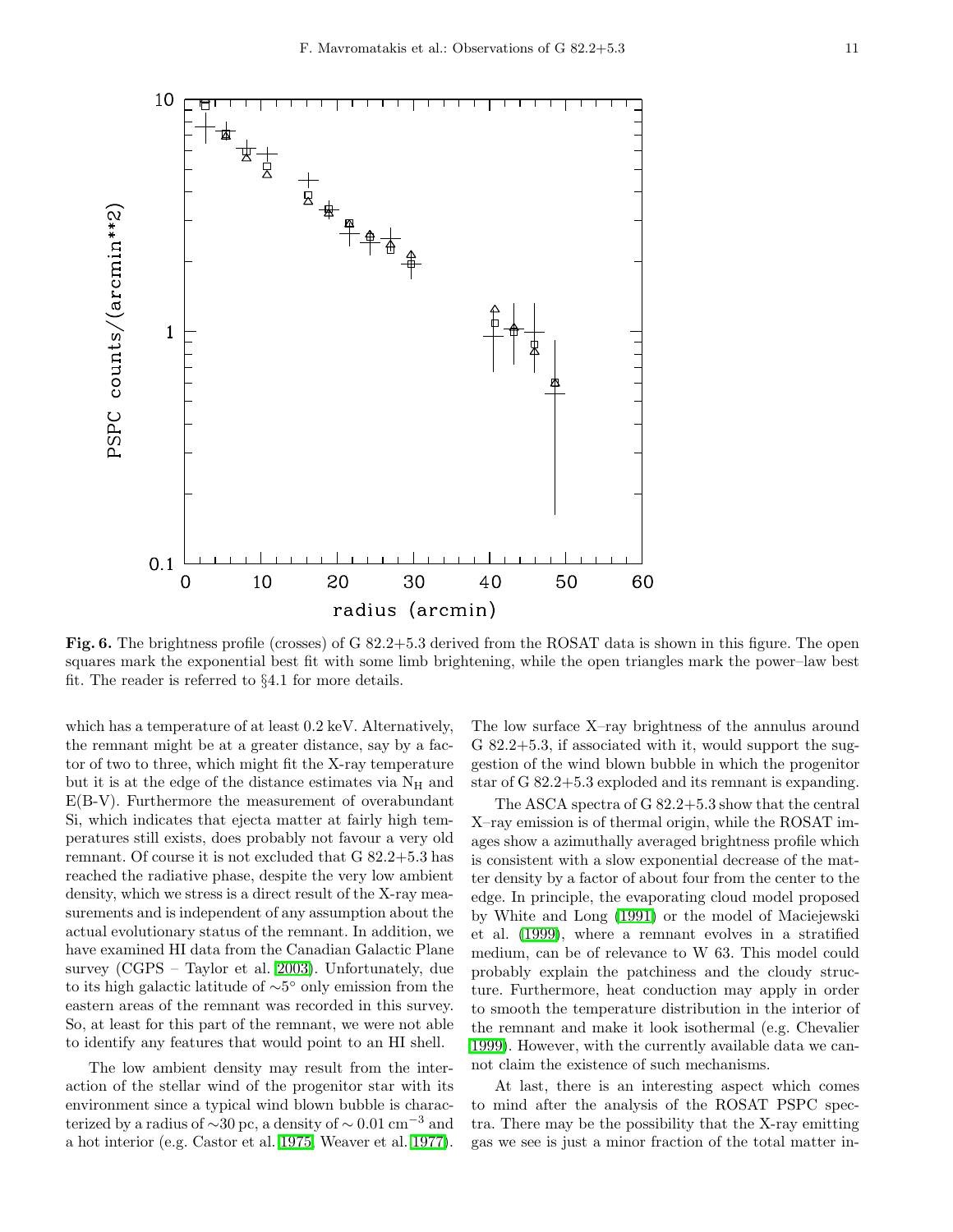

Fig. 7. The ASCA GIS2/3 data are shown in the left figure together with the best fit vmekal model, while the spectra from the SIS detectors are shown in the right figure with the same model (see  $\S4.2$ ).

side the remnant. If there were gas at temperatures below about 0.05 keV, it would have been missed by the X-ray instruments, even if the emission measure would be higher by two to three orders in magnitude, basically because the intersteller absorption column density is so high, and this holds for all the mixed morphology remnants listed  $(N_H > 3.8 \times 10^{21}$  cm<sup>-2</sup>) by Rho & Petre (1998).

## 6. Conclusions

We have obtained deep flux calibrated images of G 82.2+5.3. The low ionization images are dominated by the H ii region in the field but the medium ionization line of [O iii] provides the first clear picture of the remnant. It displays an elliptical shape with filamentary structures in the east and west areas. The correlation between the optical and radio emission supports their association. Long– slit spectra suggest both complete and incomplete recombination zones, shock velocities around 100 km  $s^{-1}$ , and low electron densities. The X-ray emission region appears to largely be embedded in the optical and radio emission. The X–ray surface brightness is quite patchy, missing obvious limb brightening and is dominated by a bright bar– like emission region which is off-set from the geometric center by ∼9 ′ . The X-ray emission is definitely thermal

and requires two temperatures of 0.2 keV and 0.63 keV. The bright bar region shows overabundant Mg, Si and Fe, which might indicate still radiating ejecta matter. The azimuthally averaged radial surface profile is consistent with the matter density changing with distance r from the center  $\propto e^{-r/r_0}$  with a characteristic angular length of 36'; but it is also consistent with an  $r^{-1/2}$  density profile. The matter inside the remnant is quite likely structured like a porous cloudy medium. The average matter density derived from the X-ray surface brightness is  $\sim 0.05 \times d_{1.6}^{-0.5}$ and  $\sim 0.03 \times d_{1.6}^{-0.5}$  for the two spectral components, respectively. It could be slightly higher with filling factors significantly less than 1. From the X-ray and optical measurements we have determined some parameters of the SNR, but the evolution of the remnant into the mixed– morphology state is still difficult to understand. If we apply the 'Sedov analysis' approach, which would assume the remnant to be in the adiabatic phase, the remnant is at a distance between 1.6 kpc and 3.3 kpc with an age of 13.5 and 26.7 kyrs. These results appear reasonable, particularly because the distance is consistent with that determined by Rosado and Gonzales (1981). But the remnant shows neither the expected density profile nor a strong limb brightening for a constant ambient density on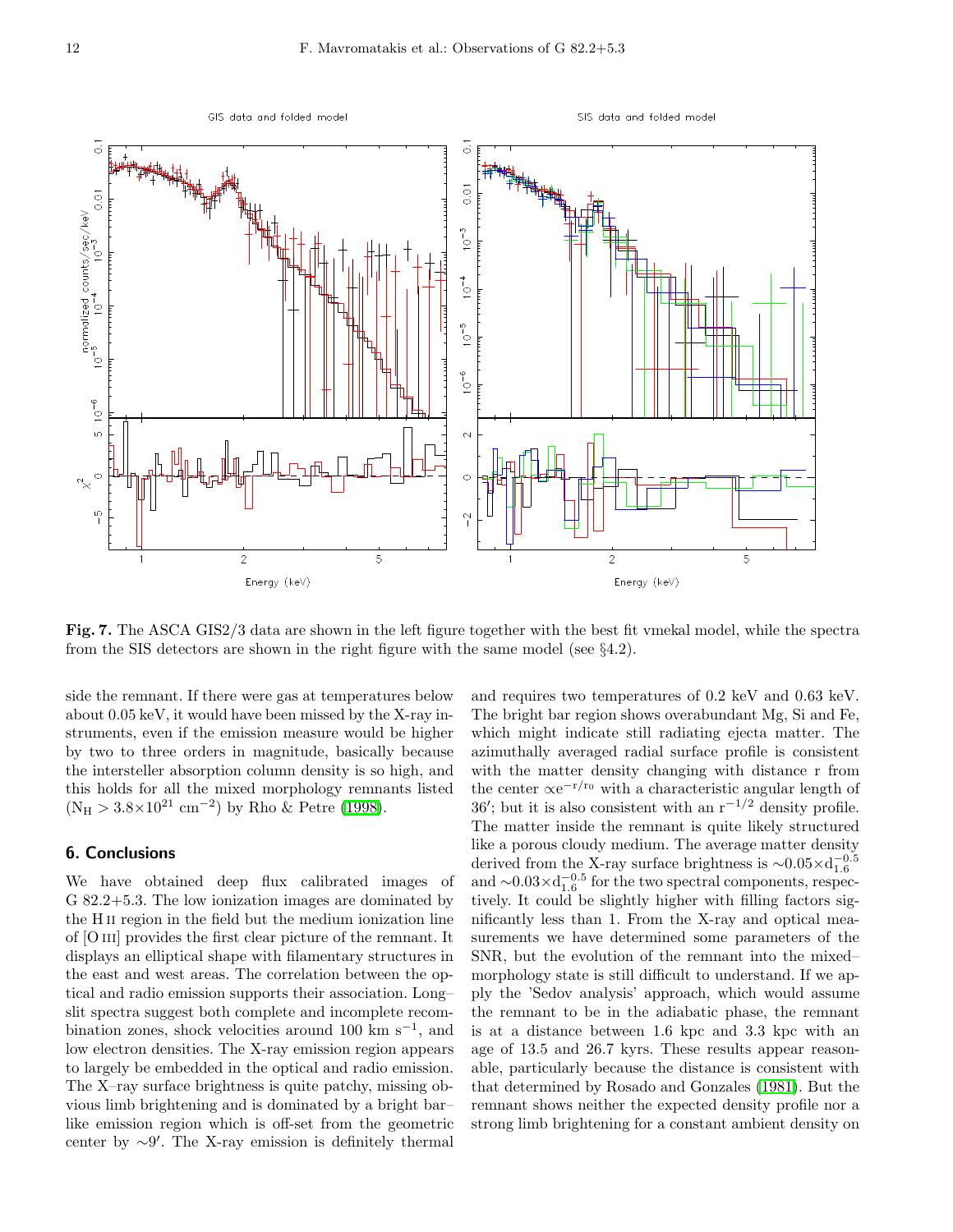

Fig. 8. Best fit and error contours ( $1\sigma$  to  $4\sigma$  in steps of  $1\sigma$ ) for the temperature (kT) and the interstellar absorption column density  $N_H$  for one-temperature vmekal models to the ROSAT PSPC spectrum (lower left) and the ASCA GIS/SIS spectra (upper right). Note that there is essentially no overlap, indicating the need for more advanced models.

which the 'Sedov analysis' is based. In addition, we determine the temperature only at the center and not at the limb which is what is required for the application of the 'Sedov analysis'. On the other hand, the assumption that the remnant is in the radiative phase entering the shell–forming phase is in conflict with the very low density of the X-ray emitting plasma and the excessive long radiative cooling time involved. Although the low matter density itself does not completely rule out that the remnant has reached the radiative phase it would imply an even lower density, greater age and much larger distance at the edge of the upper limits obtained from  $N_H$ and E(B-V). These conclusions are primarily based on the low density of the X-ray plasma but the optical filaments demonstrate the existence of matter of pre-shock densities of one or a few atoms cm<sup>−</sup><sup>3</sup> and shock velocities of 100 km s<sup>−</sup><sup>1</sup> . Whether these filaments are located around the perimeter of the remnant or inside of it is not clear. But matter at these densities and velocities of  $>100$  km s<sup>-1</sup> should emit soft X-rays or EUV radiation. The fact that we do not see such radiation puts an upper limit on the temperature and the emission measure, or electron density, of this component in order to stay 'undetected' in the PSPC observations which depend on  $N_{\rm H}$ . Adopting the observed value of  $\rm N_H$  the pre-shock electron density could be as high as  $1 \text{ cm}^{-3}$  for  $\log(T) = 5.8 \text{ or } kT = 55 \text{ eV}$ . Interestingly, the radiative cooling time is 25 kyrs, and an HI shell might not have formed yet. We have not found any evidence for an HI shell, but this is not conclusive as the full area around the remnant has not been imaged so far. Even higher electron densities up to 20 cm<sup>-3</sup> with  $log(T) = 5.5$  are possible for the soft X-rays/EUV to escape detection but the radiative cooling time gets as short as 10 kyrs, and the probability to have caught a remnant in such a brief transition phase gets increasingly lower. If most of the dense matter were predominantly located around the perimeter of the remnant it might represent the shock heated matter of parts of the inner edge of a stel